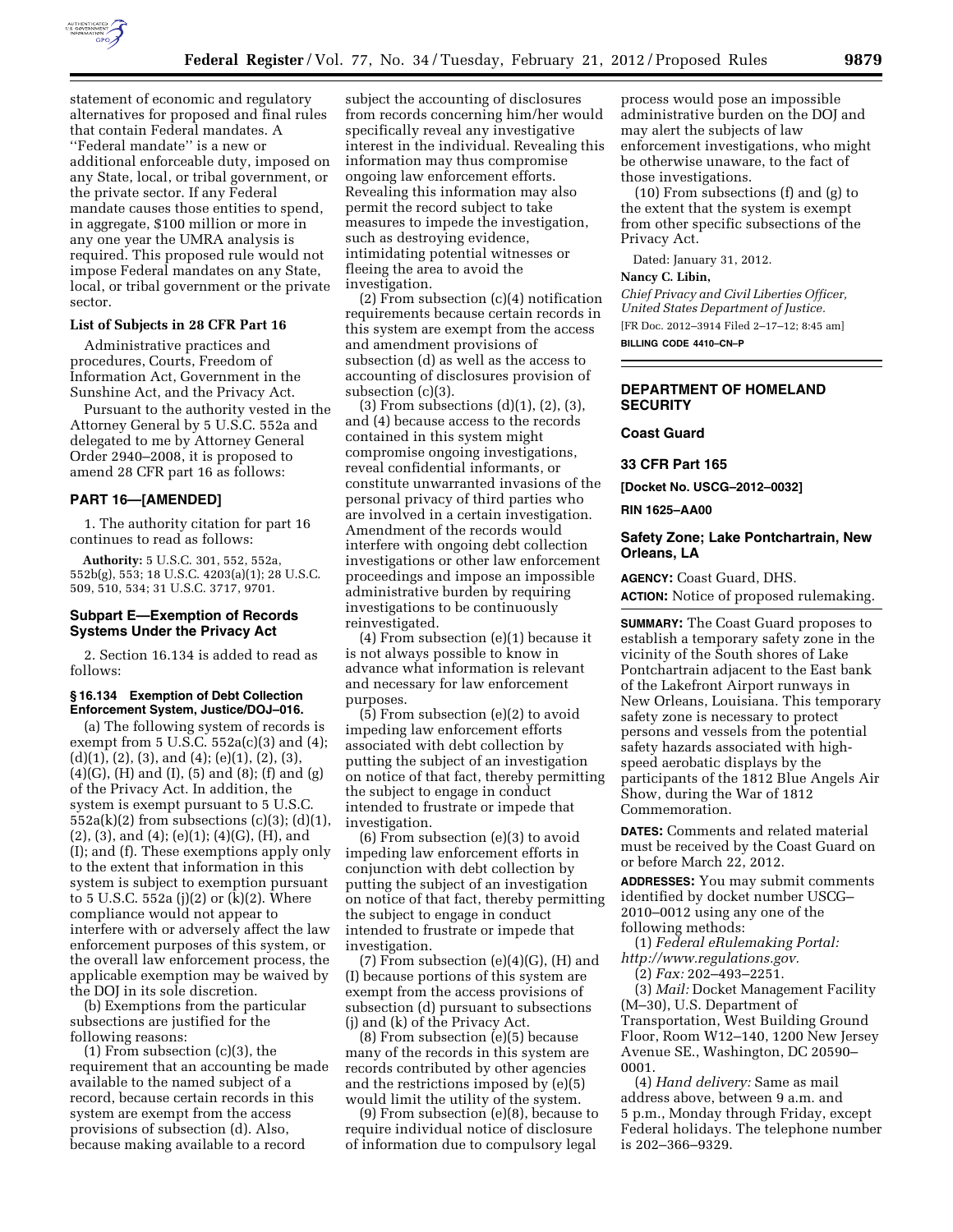To avoid duplication, please use only one of these four methods. See the ''Public Participation and Request for Comments'' portion of the

**SUPPLEMENTARY INFORMATION** section below for instructions on submitting comments.

# **FOR FURTHER INFORMATION CONTACT:** If

you have questions on this proposed rule, call or email Lieutenant Commander (LCDR) Marcie Kohn, Sector New Orleans, Coast Guard; telephone 504–365–2281, email *[Marcie.L.Kohn@uscg.mil.](mailto:Marcie.L.Kohn@uscg.mil)* If you have questions on viewing or submitting material to the docket, call Renee V. Wright, Program Manager, Docket Operations, telephone 202–366–9826. **SUPPLEMENTARY INFORMATION:** 

# **Public Participation and Request for Comments**

We encourage you to participate in this rulemaking by submitting comments and related materials. All comments received will be posted without change to *[http://](http://www.regulations.gov) [www.regulations.gov](http://www.regulations.gov)* and will include any personal information you have provided.

# **Submitting Comments**

If you submit a comment, please include the docket number for this rulemaking (USCG–2012–0032), indicate the specific section of this document to which each comment applies, and provide a reason for each suggestion or recommendation. You may submit your comments and material online (via *[http://](http://www.regulations.gov) [www.regulations.gov](http://www.regulations.gov)*) or by fax, mail, or hand delivery, but please use only one of these means. If you submit a comment online via *[www.regulations.gov,](http://www.regulations.gov)* it will be considered received by the Coast Guard when you successfully transmit the comment. If you fax, hand deliver, or mail your comment, it will be considered as having been received by the Coast Guard when it is received at the Docket Management Facility. We recommend that you include your name and a mailing address, an email address, or a telephone number in the body of your document so that we can contact you if we have questions regarding your submission.

To submit your comment online, go to *[http://www.regulations.gov,](http://www.regulations.gov)* click on the ''submit a comment'' box, which will then become highlighted in blue. In the ''Document Type'' drop down menu select "Proposed Rule" and insert ''USCG–2012–0032'' in the ''Keyword'' box. Click ''Search'' then click on the balloon shape in the ''Actions'' column.

If you submit your comments by mail or hand delivery, submit them in an unbound format, no larger than  $8\frac{1}{2}$  by 11 inches, suitable for copying and electronic filing. If you submit comments by mail and would like to know that they reached the Facility, please enclose a stamped, self-addressed postcard or envelope. We will consider all comments and material received during the comment period and may change the rule based on your comments.

### **Viewing Comments and Documents**

To view comments, as well as documents mentioned in this preamble as being available in the docket, go to *[http://www.regulations.gov,](http://www.regulations.gov)* click on the ''read comments'' box, which will then become highlighted in blue. In the ''Keyword'' box insert ''USCG–2012– 0032'' and click ''Search.'' Click the ''Open Docket Folder'' in the ''Actions'' column. You may also visit the Docket Management Facility in Room W12–140 on the ground floor of the Department of Transportation West Building, 1200 New Jersey Avenue SE., Washington, DC 20590, between 9 a.m. and 5 p.m., Monday through Friday, except Federal holidays. We have an agreement with the Department of Transportation to use the Docket Management Facility.

## **Privacy Act**

Anyone can search the electronic form of comments received into any of our dockets by the name of the individual submitting the comment (or signing the comment, if submitted on behalf of an association, business, labor union, etc.). You may review a Privacy Act notice regarding our public dockets in the January 17, 2008, issue of the **Federal Register** (73 FR 3316).

### **Public Meeting**

We do not now plan to hold a public meeting. But you may submit a request for one on or before February 28, 2012 using one of the four methods specified under **ADDRESSES**. Please explain why you believe a public meeting would be beneficial. If we determine that one would aid this rulemaking, we will hold one at a time and place announced by a later notice in the **Federal Register**.

For information on facilities or services for individuals with disabilities or to request special assistance at the public meeting, contact LCDR Marcie Kohn at the telephone number or email address indicated under the **FOR FURTHER INFORMATION CONTACT** section of this notice.

# **Basis and Purpose**

In conjunction with the War of 1812 Commemoration celebrations taking place in the city of New Orleans, the Coast Guard has received an application request for a marine permit in support of the Blue Angels Air Show, to take place over the waters of Lake Pontchartrain. The Blue Angels Air Show is scheduled to take scheduled to occur daily between the hours of 10 a.m. and 5 p.m, beginning April 19, 2012 through April 22, 2012. The request calls for a safety zone to be created over the Lake to accommodate the air show participants with an aerobatic display box. The Coast Guard has determined that the safety zone is necessary to protect persons and vessels from the potential safety hazards associated with the high speed aerobatic displays of the air show participants.

### **Discussion of Proposed Rule**

The Coast Guard proposes a temporary safety zone extending approximately 3,000′ from the South shores of Lake Pontchartrain, adjacent to the East bank of the Lakefront Airport runways. This temporary safety zone is necessary to protect persons and vessels from the potential safety hazards associated with high speed aerobatic displays from the participants of the Blue Angels Air Show. There will be a  $12,000' \times 3,000'$  aerobatic display area, which requires the surface of the water to be sterile of non-participants. The Blue Angels Air Show is scheduled to take scheduled to occur daily between the hours of 10 a.m. and 5 p.m., beginning April 19, 2012 through April 22, 2012. The coordinates for the aerobatic display area are as follows:

SE corner: N 30°02′07.71″ & W 90°01′53.56″

SW corner: N 30°02′07.71″ & W 90°04′10.05″

NW corner: N 30°02′38.37″ & W 90°04′10.05″

NE corner: N 30°02′38.37″ & W 90°01′53.56″

#### **Regulatory Analyses**

We developed this proposed rule after considering numerous statutes and executive orders related to rulemaking. Below we summarize our analyses based on 13 of these statutes or executive orders.

### **Regulatory Planning and Review**

This rule is not a significant regulatory action under section 3(f) of Executive Order 12866, Regulatory Planning and Review, as supplemented by Executive Order 13563, Improving Regulation and Regulatory Review, and does not require an assessment of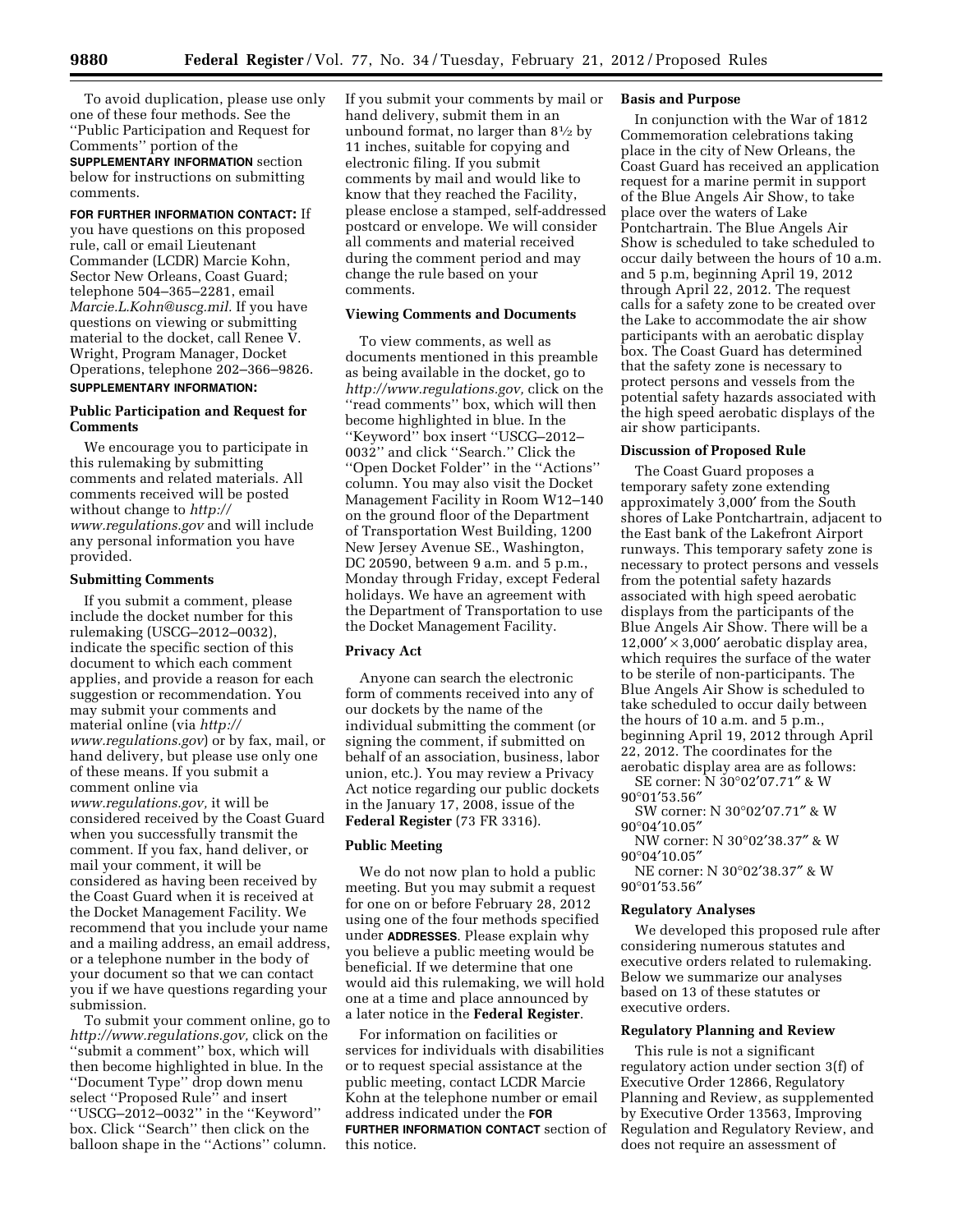potential costs and benefits under section 6(a)(3) of that Executive Order 12866 or under section 1 of Executive Order 13563. The Office of Management and Budget has not reviewed it under that those Orders.

The impacts on routine navigation are expected to be minimal because the proposed enforcement periods are short in duration. Additionally, closure of the Inner Harbor Navigation Canal entrance to Lake Pontchartrain, in support of the Seabrook Surge Barrier construction project by the Army Corps of Engineers, restricts the majority of commercial traffic. As a result, the proposed safety zone will have minimal impact, if any, on the area which is used primarily by recreational boaters.

# **Small Entities**

Under the Regulatory Flexibility Act (5 U.S.C. 601–612), we have considered whether this proposed rule would have a significant economic impact on a substantial number of small entities. The term ''small entities'' comprises small businesses, not-for-profit organizations that are independently owned and operated and are not dominant in their fields, and governmental jurisdictions with populations of less than 50,000.

The Coast Guard certifies under 5 U.S.C. 605(b) that this proposed rule would not have a significant economic impact on a substantial number of small entities.

This safety zone would not have a significant economic impact on a substantial number of small entities for the following reasons. This safety zone would be activated, and thus subject to enforcement, for only 7 hours daily during the Air Show display. The small entities that may be affected include small entities engaged in the business of recreational boating in the area or other marine traffic in the area. Vessel traffic could pass safely around the safety zone. If you are a small business entity and are significantly affected by this regulation please contact Lieutenant Commander (LCDR) Marcie Kohn, Sector New Orleans, at 504–365–2281 or email *[Marcie.L.Kohn@uscg.mil.](mailto:Marcie.L.Kohn@uscg.mil)* 

If you think that your business, organization, or governmental jurisdiction qualifies as a small entity and that this rule would have a significant economic impact on it, please submit a comment (see **ADDRESSES**) explaining why you think it qualifies and how and to what degree this rule would economically affect it.

### **Assistance for Small Entities**

Under section 213(a) of the Small Business Regulatory Enforcement

Fairness Act of 1996 (Pub. L. 104–121), we want to assist small entities in understanding this proposed rule so that they can better evaluate its effects on them and participate in the rulemaking. If the rule would affect your small business, organization, or governmental jurisdiction and you have questions concerning its provisions or options for compliance, please contact LCDR Marcie Kohn. The Coast Guard will not retaliate against small entities that question or complain about this proposed rule or any policy or action of the Coast Guard.

### **Collection of Information**

This proposed rule would call for no new collection of information under the Paperwork Reduction Act of 1995 (44 U.S.C. 3501–3520.).

#### **Federalism**

A rule has implications for federalism under Executive Order 13132, Federalism, if it has a substantial direct effect on State or local governments and would either preempt State law or impose a substantial direct cost of compliance on them. We have analyzed this proposed rule under that Order and have determined that it does not have implications for federalism.

### **Unfunded Mandates Reform Act**

The Unfunded Mandates Reform Act of 1995 (2 U.S.C. 1531–1538) requires Federal agencies to assess the effects of their discretionary regulatory actions. In particular, the Act addresses actions that may result in the expenditure by a State, local, or tribal government, in the aggregate, or by the private sector of \$100,000,000 (adjusted for inflation) or more in any one year. Though this proposed rule would not result in such an expenditure, we do discuss the effects of this rule elsewhere in this preamble.

#### **Taking of Private Property**

This proposed rule would not cause a taking of private property or otherwise have taking implications under Executive Order 12630, Governmental Actions and Interference with Constitutionally Protected Property Rights.

### **Civil Justice Reform**

This proposed rule meets applicable standards in sections 3(a) and 3(b)(2) of Executive Order 12988, Civil Justice Reform, to minimize litigation, eliminate ambiguity, and reduce burden.

### **Protection of Children**

We have analyzed this proposed rule under Executive Order 13045, Protection of Children from Environmental Health Risks and Safety Risks. This rule is not an economically significant rule and would not create an environmental risk to health or risk to safety that might disproportionately affect children.

# **Indian Tribal Governments**

This proposed rule does not have tribal implications under Executive Order 13175, Consultation and Coordination with Indian Tribal Governments, because it would not have a substantial direct effect on one or more Indian tribes, on the relationship between the Federal Government and Indian tribes, or on the distribution of power and responsibilities between the Federal Government and Indian tribes.

# **Energy Effects**

We have analyzed this proposed rule under Executive Order 13211, Actions Concerning Regulations That Significantly Affect Energy Supply, Distribution, or Use. We have determined that it is not a ''significant energy action'' under that order because it is not a ''significant regulatory action'' under Executive Order 12866 and is not likely to have a significant adverse effect on the supply, distribution, or use of energy. The Administrator of the Office of Information and Regulatory Affairs has not designated it as a significant energy action. Therefore, it does not require a Statement of Energy Effects under Executive Order 13211.

## **Technical Standards**

The National Technology Transfer and Advancement Act (NTTAA) (15 U.S.C. 272 note) directs agencies to use voluntary consensus standards in their regulatory activities unless the agency provides Congress, through the Office of Management and Budget, with an explanation of why using these standards would be inconsistent with applicable law or otherwise impractical. Voluntary consensus standards are technical standards (e.g., specifications of materials, performance, design, or operation; test methods; sampling procedures; and related management systems practices) that are developed or adopted by voluntary consensus standards bodies.

This proposed rule does not use technical standards. Therefore, we did not consider the use of voluntary consensus standards.